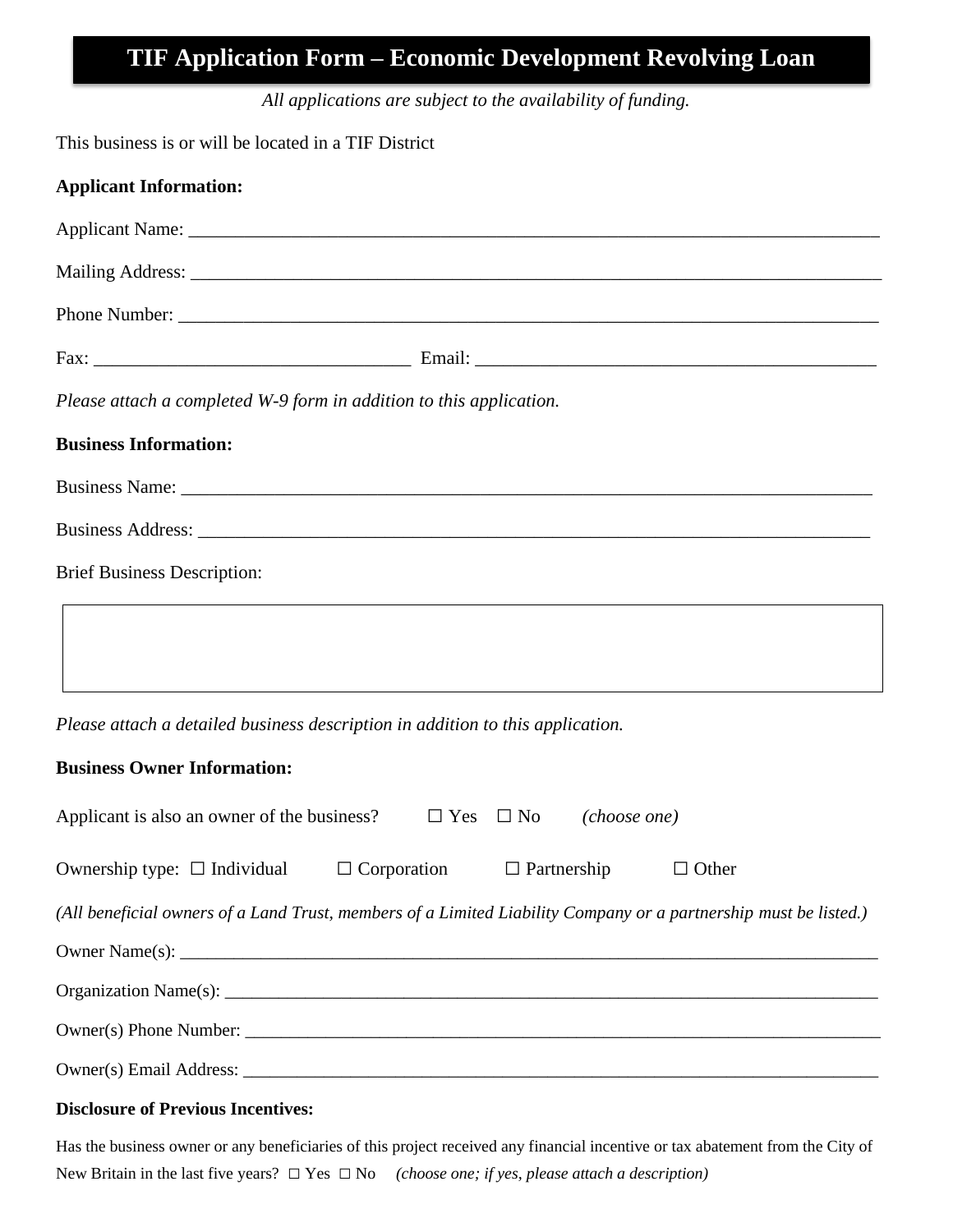The City of New Britain offers loans at a negotiated rate to property and/or business owners in the TIF DISTRICT (Central Core Business District is preferred) for buildings repairs, improvements and code correction assistance for building/fire code compliance and upgrades.

**Revolving Loan Fund** – This program is designed to use funds to stimulate the downtown economy by assisting businesses in creating jobs downtown.

This initiative is intended to incentivize businesses to locate in the TIF DISTRICT (Central Core Business District preferred) area by providing favorable term financing through a revolving loan fund.

Often, businesses interested in Downtown may be more risky and less "bankable" than established businesses, and more dependent on ultra-affordable space. The Downtown has available, and the Plan seeks to increase through the Code Correction Assistance Program, the amount of small and moderate sized spaces suitable to startups. Additionally, large multinational firms have spun-off highend enterprises, including intellectual property and technical expertise who may be enticed to form new entrepreneurial operations. These opportunities are exactly the kind of fit for small spaces potentially available downtown.

Revolving Loans will be made available to screened and qualified businesses that locate Downtown.

## **Code Correction Assistance Program**

Outcomes: This program is designed to stimulate investment in older outdated buildings that are privately owned. The expected outcomes include populating upper-floor space with residential units and/or commercial/office uses that, due to code issues are presently unable to be used to their full economic potential.

### Grant Terms:

• Funds will be paid to the property owner upon either receipt of a Certificate of Occupancy or by other pre-arranged and agreed upon milestones.

### Code Correction Eligibility Criteria:

Eligible applicants for these funds include owners of property located downtown with the Central Core Business District preferred.

Eligible uses for these funds include projects that create usable space on upper floors that are currently code non-compliant and for projects that support permitted uses. In order to be considered for this program the project must meet selection criteria and must:

• Create code compliant residential/office/commercial use spaces above street level in existing buildings only; projects may require a preliminary evaluation by fire and/or building officials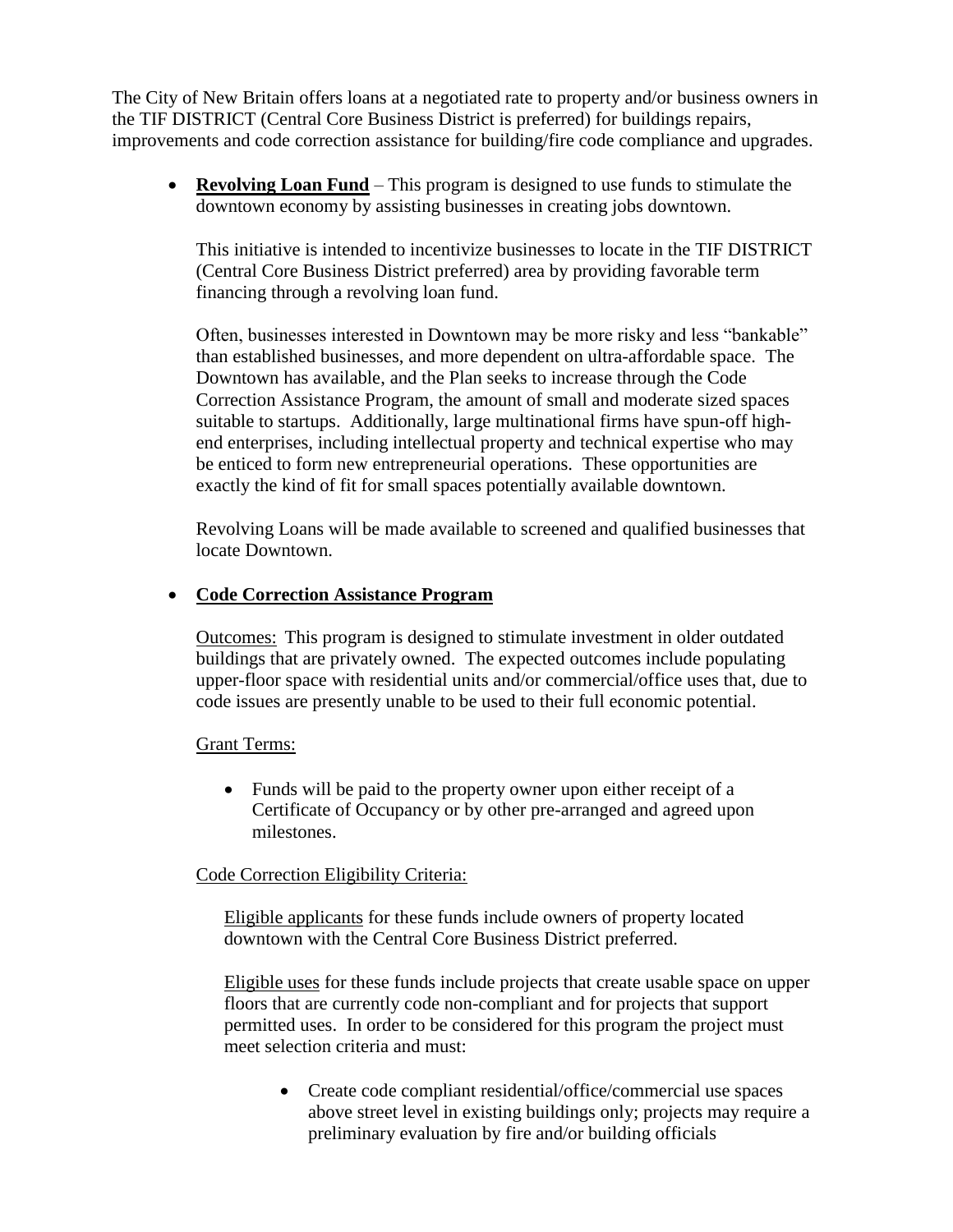- Be in compliance with City zoning and State building code requirements
- Preserve the historic look, feel, and nature of the downtown.

An effort will be made to ensure that these funds are used to promote businesses that include professionals and service-orientated businesses; residential, retail business that support a modern family oriented urban living environment and creative community. The Committee will prioritize businesses which support transit orientated development. Other uses will be considered on a case-by-case basis as zoning allows.

### Code Correction Application Process:

In order to be considered for this program all applicants must be current on utility payments and property taxes on all New Britain properties owned by them; subject properties must be free from encumbrances or liens. Applicants must remain current on taxes and utilities; no payment will be released until taxes and/or utilities are paid. We reserve the right to terminate the agreement if any subsequent liens are placed on the subject properties or taxes, water and/or sewer charges become delinquent. Applicants to the code correction program will submit a completed application form to City of New Britain that contains all required information as applicable to the project:

- Basic contact information (name, address, phone, e-mail, etc.)
- Address, legal description, and assessment number of property
- Proof of ownership
- List of all New Britain properties where applicant holds ownership interest i.e. LLP, LLC, Partnerships, Corporations, Trusts, etc.
- Proof that applicants are current with New Britain taxes
- Proof that applicants are current with New Britain water and sewer charges
- Proof that applicants are current with debts on the property
- Status of lease agreements with tenant(s); a letters of intent from both parties is preferred
- Applicants must present construction plans for the project, including budgets, schedules, and details on the code work, approved by City of New Britain building department and fire officials
- Business plan and pro-forma financial statements for the project and proof of funds
- Identification of the holders of any mortgage on the subject property and proof that the mortgage is current, and that no event of default exists.

### Project Selection Process:

Projects will be evaluated and selected based on a set of weighted factors, priorities and criteria.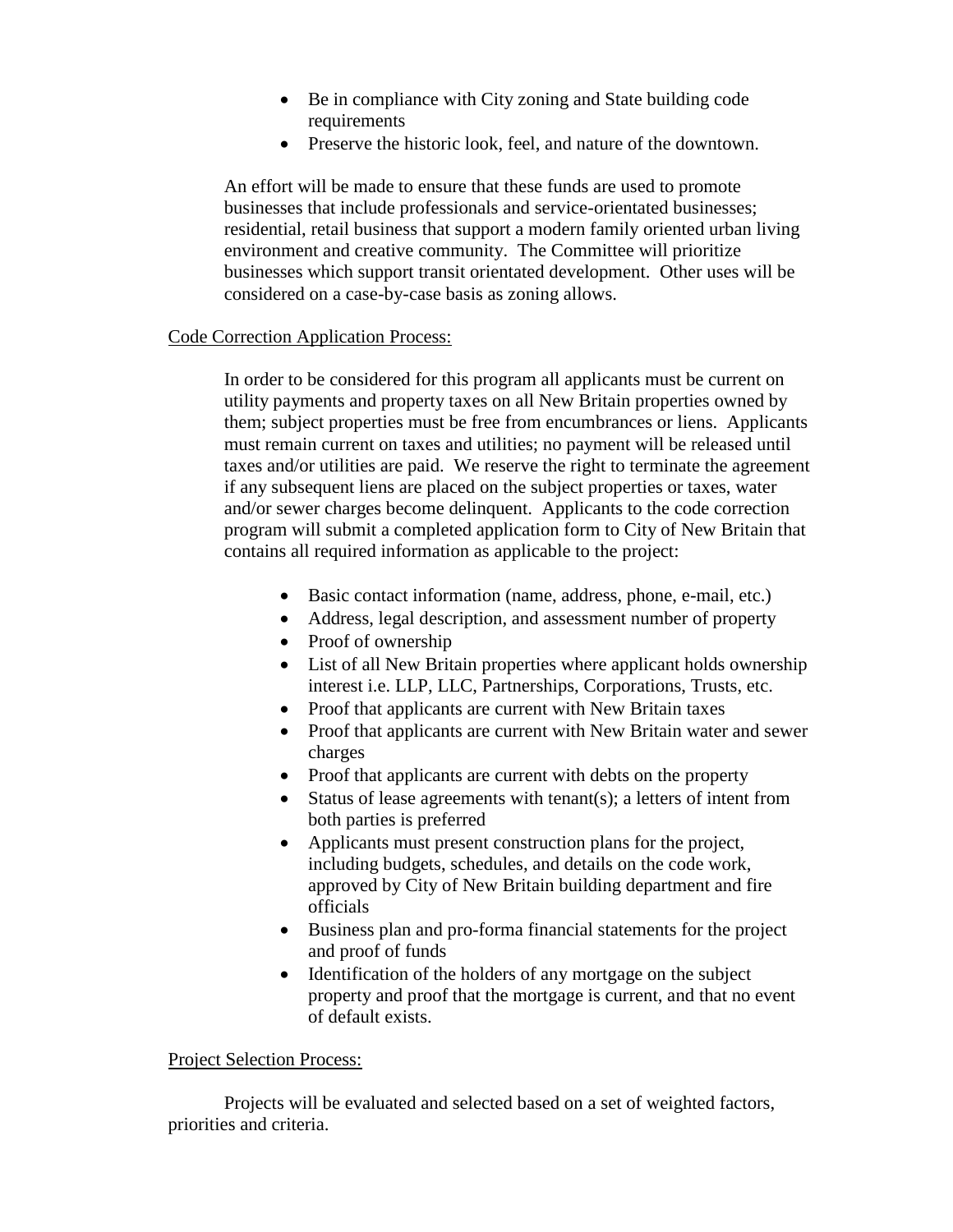In addition to the aforementioned requirements, the Applicant shall:

- 1. Provide a detailed explanation of the project:
- 2. Include all relevant documents and estimates for the project, including timetable:
- 3. Amount of loan requested from the City of New Britain and length of term:
- 4. Grant permission to the City of New Britain to receive verbal and/or written information from borrowers' banking institution: